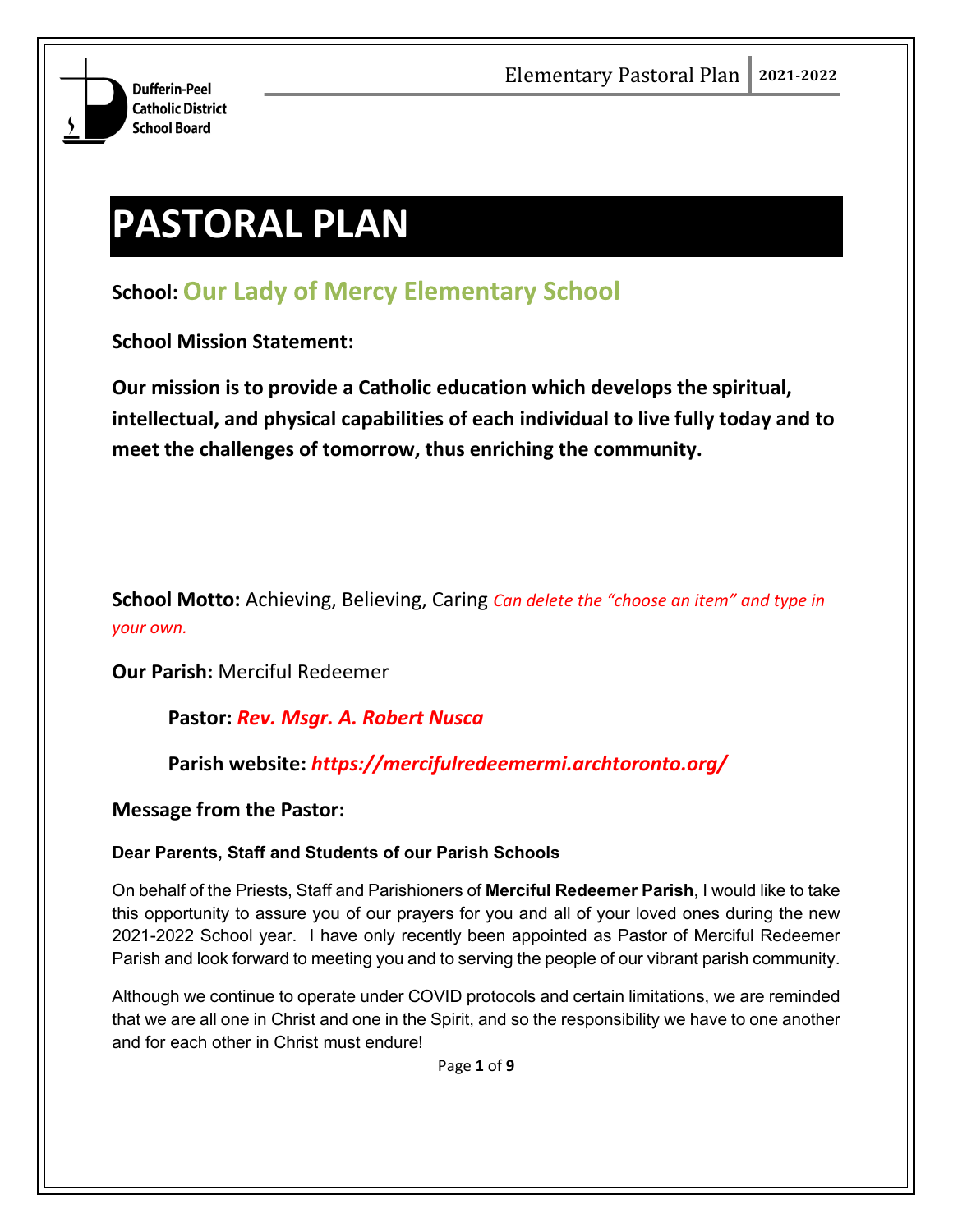Please know that we are ready to assist you as parents, students, educators, and administrators, in whatever way we can to know, love and serve the Lord. The Church remains open for Mass, Confessions, private prayer; many of our ministries are up and running – whether online or inperson (socially distanced) – to this end; our office is open, and Youth Minister (Danielle Lape) is organizing our Edge and Life Teen programs. [www.mercifulredeemer.org\)](http://www.mercifulredeemer.org/).

You are encouraged to make Sunday Mass as well as an active participation in the life of the parish a part of your family routine. At the same time, I welcome your ideas as to how your parish may be more attentive to your needs and support your family, to make you feel at home and to help you to know and love the Lord, and to pass on our Faith to your children as you pledged and promised to do before the Lord on the day of their Baptism.

Once again, I am pleased to assure you and our school communities of a remembrance in my prayers, along with those of Fr. Suresh and Fr. Abraham. Kindly, remember us also in yours during these challenging times.

With prayers and best wishes,

Pax Christi,

Msgr. Robert Nusca,

Pastor

Merciful Redeemer Parish

#### **Message from the Catholic School Council:**

The Our Lady of Mercy Catholic School Council plays a vital role in our school community connecting parents/guardians to educators, staff, and students. It is with the active involvement, collaboration, and volunteer efforts of parents/guardians that we endeavor to enhance the elementary school experience of every student and work to ensure that each student reaches their full academic potential through a Catholic faith lens.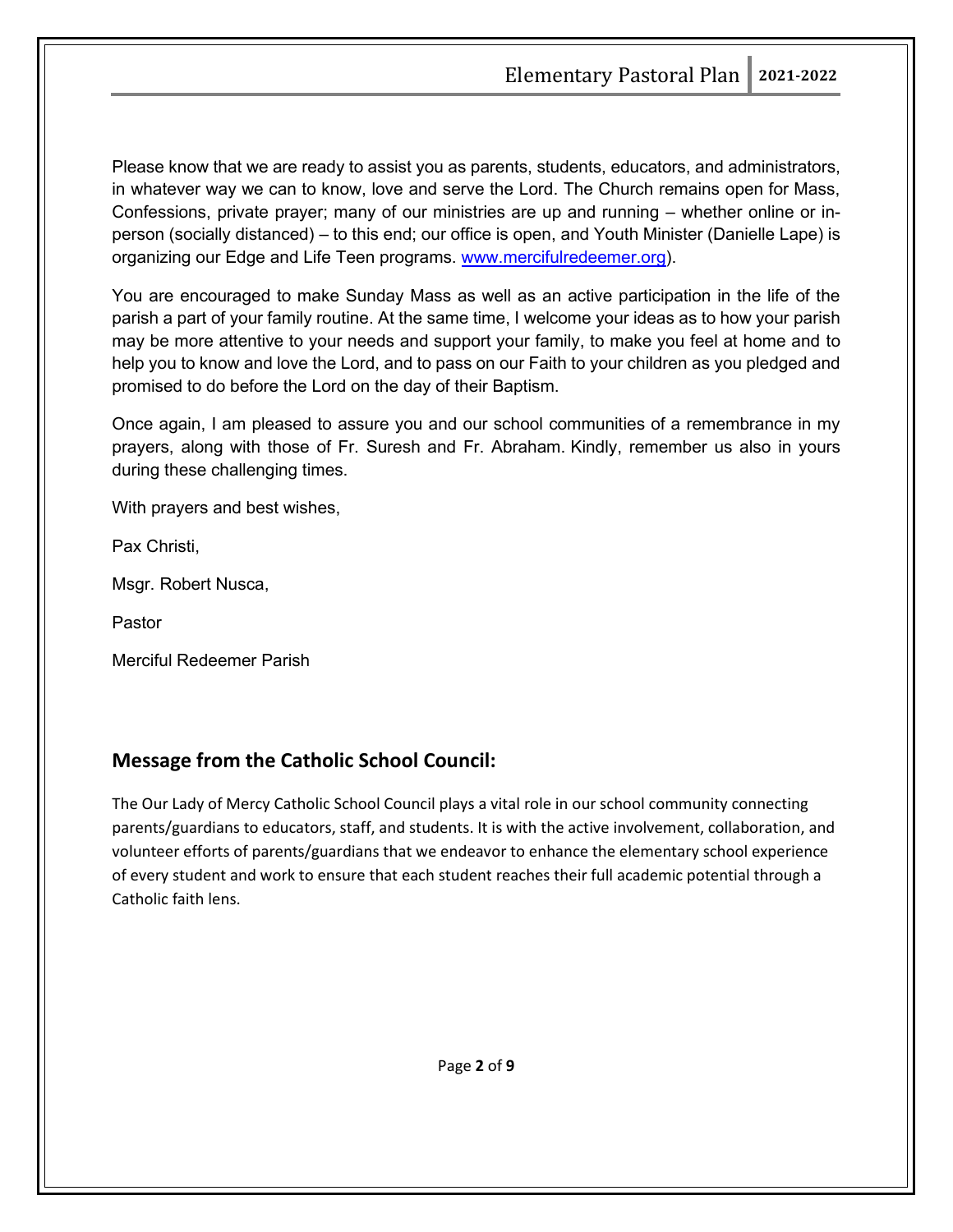#### **Catholic Education Week -** May 1 – May 6, 2022

#### **Catholic Education: Rebuild, Restore, Renew Together L'éducation catholique: Rebâtir, Restaurer, Renouveller Ensemble**

*Throughout Catholic Education Week, we ask you to reflect on the significance of Catholic education's presence and contribution in our Church, and in our society.*

#### *"Behold, I make all things new."* **(Revelation 21:5)** *«Voici que je fais toutes choses nouvelles.»* **(Apocalypse 21,5)**

The sub-themes for Catholic Education Week 2022 are:

| Monday:    | Rediscover / Redécouvrir   |
|------------|----------------------------|
| Tuesday:   | Rebuild / Rebâtir          |
| Wednesday: | <b>Restore / Restaurer</b> |
| Thursday:  | <b>Renew / Renouveller</b> |
| Friday:    | Rejoice / Se réjouir       |

*Highlight activities or events planned for the Week:*

During Catholic Education we will have reflections and liturgies based on each theme throughout the week. We will also plan classroom activities that will be presented to the entire school community at an assembly (likely virtual). We also hope to run ShareLife fundraiser during this week.

#### **Faith Formation:**

*Forming ourselves in our Catholic faith is a foundational element in helping each of us understand and live in the example of Christ.*

*Please highlight the school activities that support both adult and student faith formation.* Through daily reflections on the morning announcements our entire school community will pray together, read from scripture, and reflect on the Good News through the gospel. Staff will participate in monthly liturgies along with the entire school community celebrating important liturgical events (ie: Advent, Lent, Ash Wednesday) as well as feast days. The school community will also learn about and reflect on the importance of the monthly virtues

Page **3** of **9**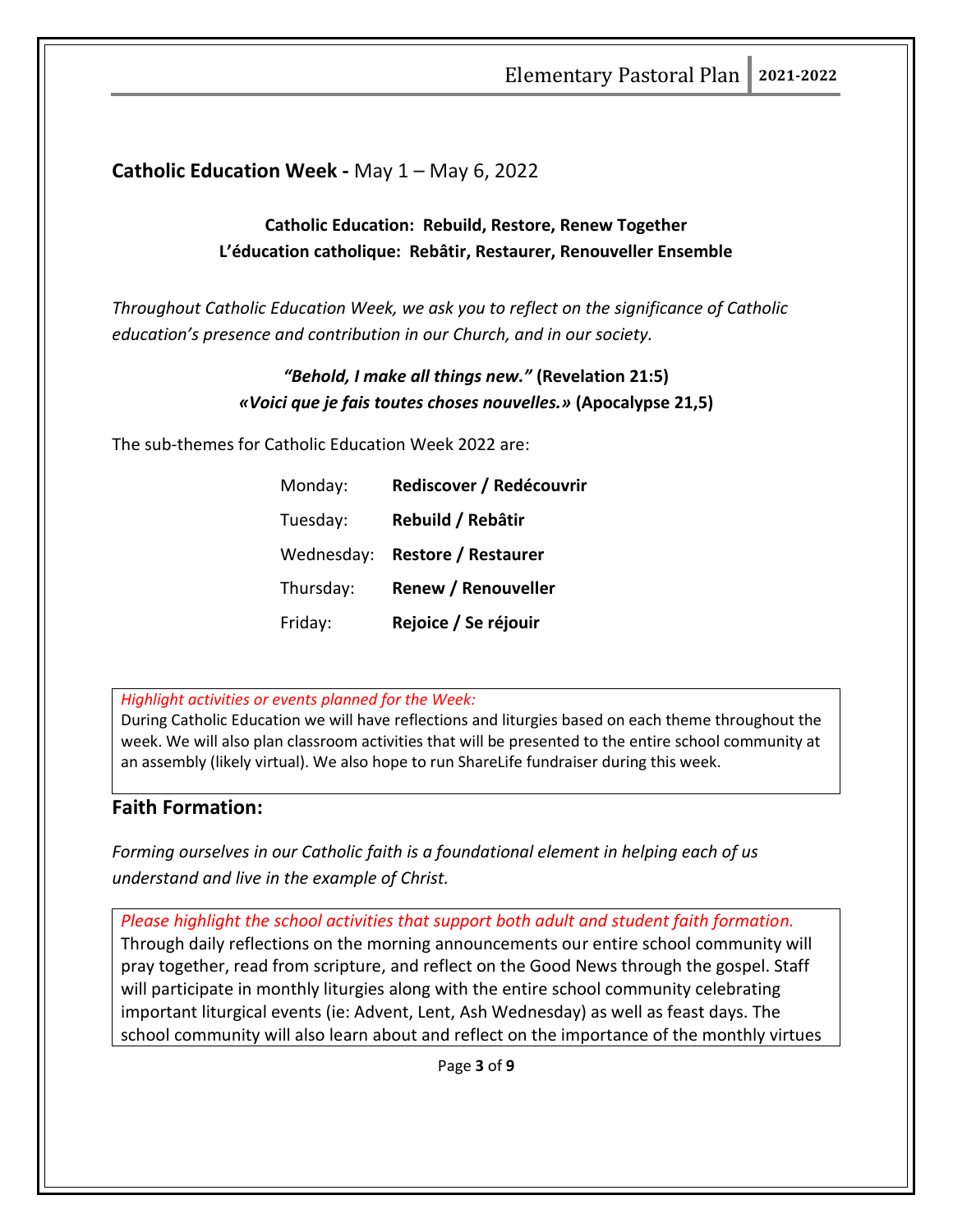and prayers and virtues reminders will be communicated to our Parent/Guardian community each week through the "Weekend Update" newsletter.

All our classes have prayer corners/tables set up displaying images of our faith and will pray together as a class throughout the day (grace before meals, closing day prayers) as well as participating in their own class liturgies and reflections.

As members of the Merciful Redeemer Parish, we will also have the opportunity to celebrate Mass together (through live streamed Eucharistic celebrations at this time) as well as monthly participation in the Rosary Apostolate. We also look forward to welcoming the Pastoral team from the Parish into our school for classroom visits.

Through work in individual classes, our school will display student work reflecting our faith including the display case in the front hall of the school which is being decorated each month by a different class.

Finally, through morning reflections, and classroom work, students will continue to learn about, reflect on, and develop the Ontario Catholic School Graduate Expectations.

#### **Sacramental Preparation:**

*As Catholics, we understand sacraments to be "outward signs instituted by Christ to give grace." Together in partnership with our parish, we support the preparation of God's children in receiving the sacraments.*

| Event                         | Grade 2                     | Grade 7                          |
|-------------------------------|-----------------------------|----------------------------------|
| Sacrament of Reconciliation   | Wed. March 23, 2022         |                                  |
| <b>First Holy Communion</b>   | Sunday, May 8, 2022 @ 2:00  |                                  |
|                               | Sunday, May 8, 2022 @ 4:00  |                                  |
|                               | Sunday, May 15, 2022 @ 2:00 |                                  |
|                               | Sunday, May 15, 2022 @ 4:00 |                                  |
| <b>Crosses and Confession</b> |                             | Wed. March 30, 2022 $\omega$ 4-8 |
| Confirmation                  |                             | Mon. May 2, 2022 @ 7:00pm        |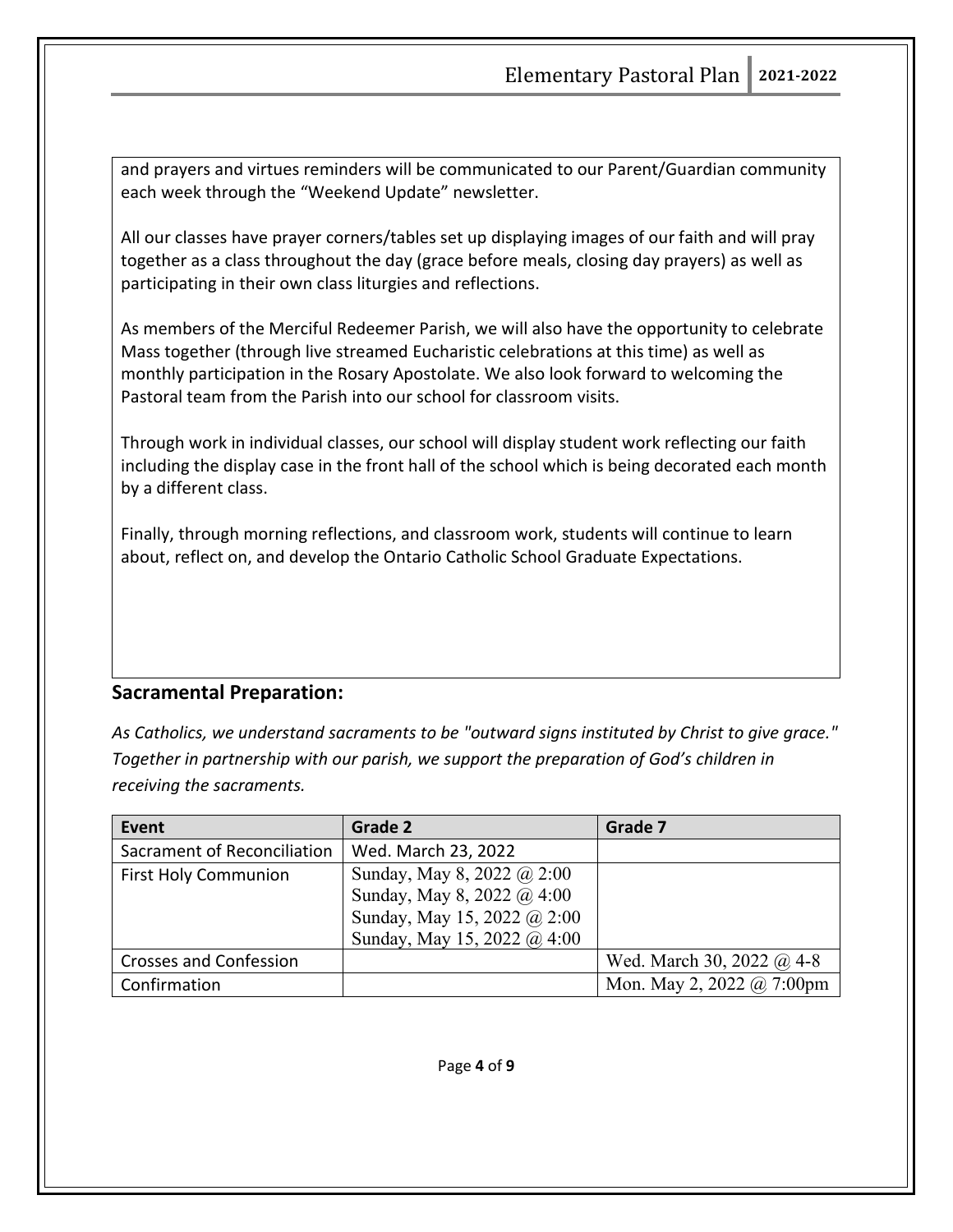# **Liturgical Celebrations:**

*The Liturgical calendar is marked by the gathering in community to celebrate the Eucharist and share in prayer.* 

| <b>Celebration</b>       | Date                            |
|--------------------------|---------------------------------|
| <b>Opening Year Mass</b> | September 28, 2021 @ 10:00 am   |
| <b>Advent Mass</b>       | November, 30, 2021 @ 10:00 am   |
| Ash Wednesday Liturgy    | March 2, 2022 @ 10:30 am        |
| Year End Mass            | June 13, 2022 @ 10:00 am        |
| <b>Graduation Mass</b>   | Monday, June 20, 2022 @ 7:00 pm |

# **Social Justice / Outreach Activities / Charities:**

*Catholic Social Teachings of the Church root our actions in supporting human dignity and the preferential option of the poor which calls us to serve the most vulnerable in the world.*

Our school will participate in ShareLife fundraisers throughout the year as well as several food drives. We will also raise money for the Terry Fox Foundation and any needed outreach for our Parish.

# **Recognizing Ontario Catholic School Graduate Expectations:**

*Framed by the Ontario Catholic School Graduate Expectations (OCSGE), our graduates will be effective communicators, reflective thinkers, lifelong learners, collaborative contributors, caring family members, responsible citizens and discerning believers formed in the Catholic faith community.*

To celebrate OCSGE, we as a school community we will have reflections on the morning announcements, posters up in the classrooms and in the Learning Management systems and classes will discuss and reflect on them. This will also be infused with our monthly virtues.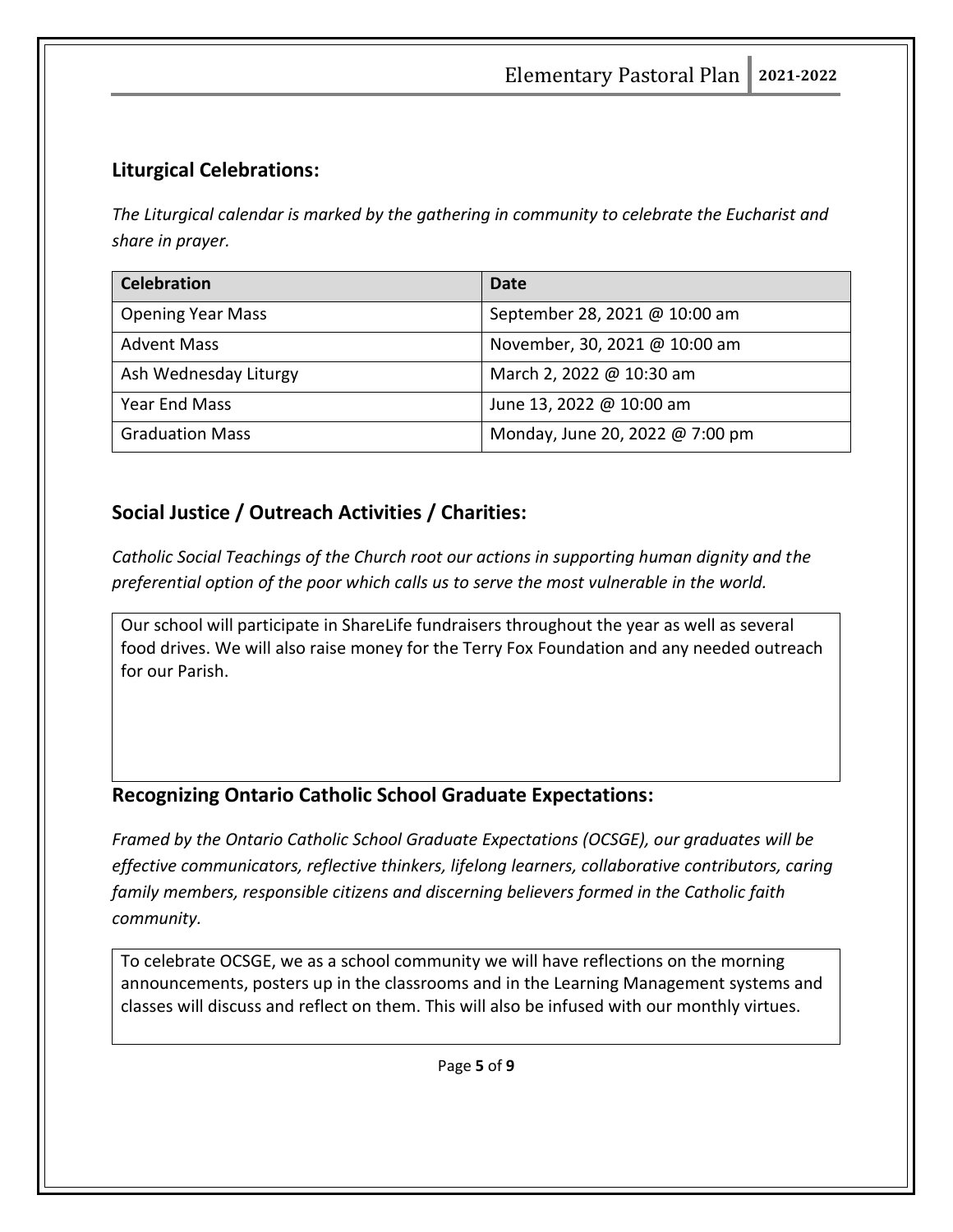# **Celebrating Virtues:**

*A virtue is a habit or established capacity to perform good actions according to a moral standard. When we practice these virtues, we strengthen them and thereby make the presence of God more and more visible in the world around us.* 

Each month we will reflect on the virtue of the month through morning announcements, videos, sharing of books and examples of virtuous behaviour throughout the school. Students exhibiting the virtues will be celebrated. Examples of the virtues will also be sent home each week to our Parents/Guardians in the weekly newsletter.

### **Visible Signs of our Faith:**

*Through symbol and service, we are instruments of God's love whose work within our communities stands as a witness to our faith.* 

Upon entry to our school you are immediately greeted with our altar donning the appropriate cloth for the liturgical season as well as symbols of our faith. You can see crosses and statues throughout the school and prayer tables in each classroom. As a school community we are undergoing a project to transform the front foyer of the school through murals. This will include visible signs of our faith and spiritual life at our school.

### **Resource List for Parents/Guardians:**

- **Religious Education Curriculum -** [Ontario Religious Education Curriculum](https://iceont.ca/curriculum/)
- **Family Life Curriculum** [Ontario Family Life Curriculum](https://iceont.ca/curriculum/)

Page **6** of **9**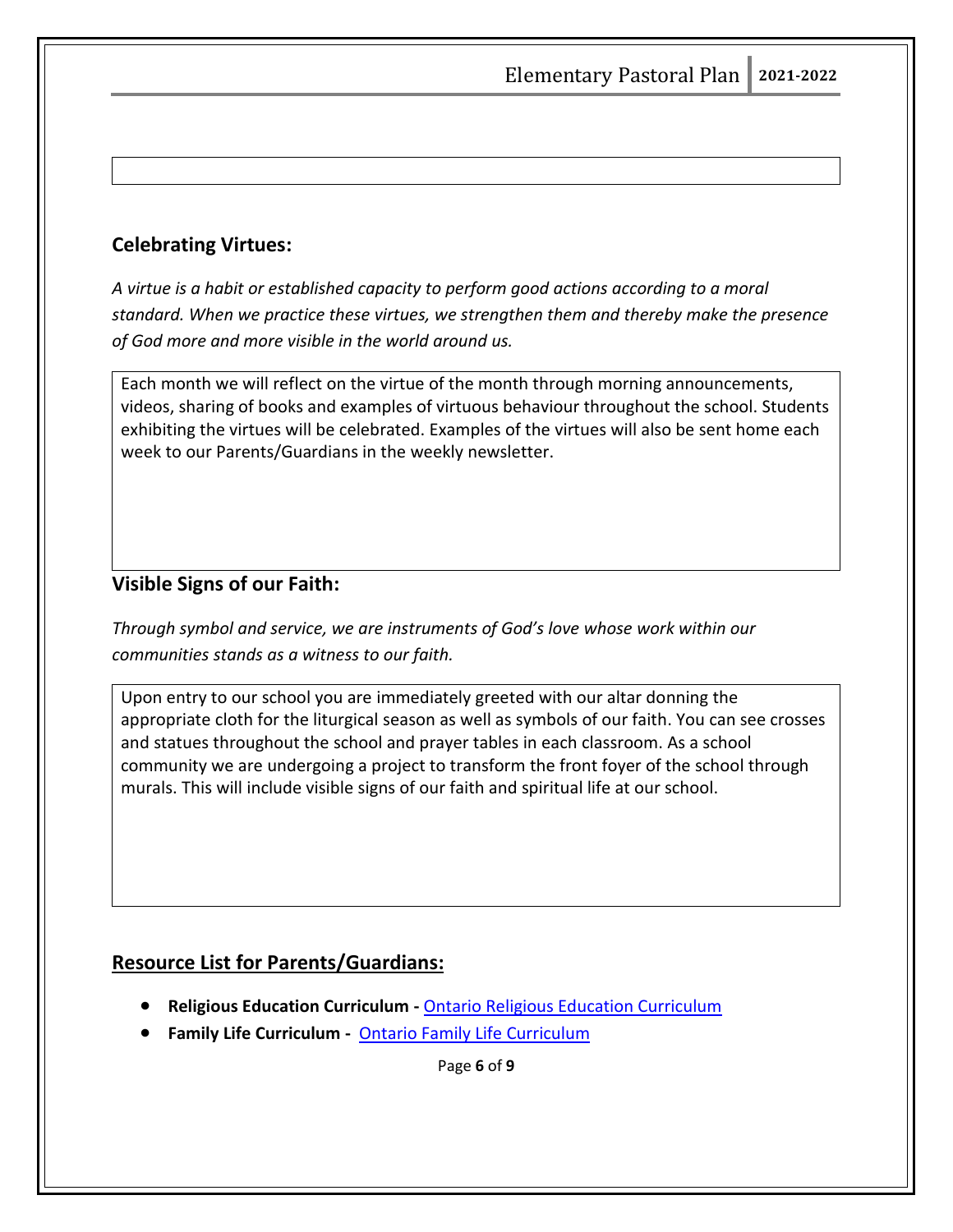- **Fully Alive Program information -** [Ontario Bishops' information on Fully Alive](http://acbo.on.ca/educational-resources/)
- **Encyclical Letter "Fratelli Tutti"-** [Fratelli Tutti](https://www.vatican.va/content/francesco/en/encyclicals/documents/papa-francesco_20201003_enciclica-fratelli-tutti.html)
- **National Centre for Truth and Reconciliation -** [National Centre for Truth and](https://nctr.ca/)  [Reconciliation](https://nctr.ca/)
- **Catholic Education Week 2021 Video Message –** [Catholic Education Week 2021](https://www.youtube.com/watch?v=FU9eEExbkZw)

#### **Resource List for Schools:**

#### **Board**

- **Multi-Year Strategic Plan -** [Multi-Year Strategic Plan 2019-2023](https://www3.dpcdsb.org/Documents/2019-23%20MYSP%20Flyer%20FINAL.pdf)
- **Renewing The Promise -** [Renewing The Promise](https://iceont.ca/renewing-the-promise-2/)
- **Encyclical Letter "Fratelli Tutti"-** [Fratelli Tutti](https://www.vatican.va/content/francesco/en/encyclicals/documents/papa-francesco_20201003_enciclica-fratelli-tutti.html)
- **National Centre for Truth and Reconciliation -** [National Centre for Truth and](https://nctr.ca/)  [Reconciliation](https://nctr.ca/)
- **Catholic Education Week 2021 Video Message –** [Catholic Education Week 2021](https://www.youtube.com/watch?v=FU9eEExbkZw)

#### **School-Based:**

- Children's Daily Prayer 2021-2022

-Adaptive Finding God Program-Loyola Press (Provided by the Board)

-A Year of Virtues: Creating Safe, Caring and Inclusive School Communities (Provided by the Board)

-Teaching Christian Kids: Reading, by Barbara Adams

-Living and Celebrating Our Catholic Customs and Traditions: Feast Days and Holiday, by Joan Marie Arbogast

-Growing in Grace: 35 Prayer Services for Children, by Alison Berger

-Exploring Liturgical Seasons with Young Adolescents, Edited by Roxane Kadrlik Chlachula

-Guided Meditations for Young Catholics, by Glynnis Hope B. Dawson

-Hands on Faith, by Mary Doerfler Dall

-Exploring the Old Testament: Bible Based Activities for Children Aged 7-12, by Louis Fidge

Page **7** of **9**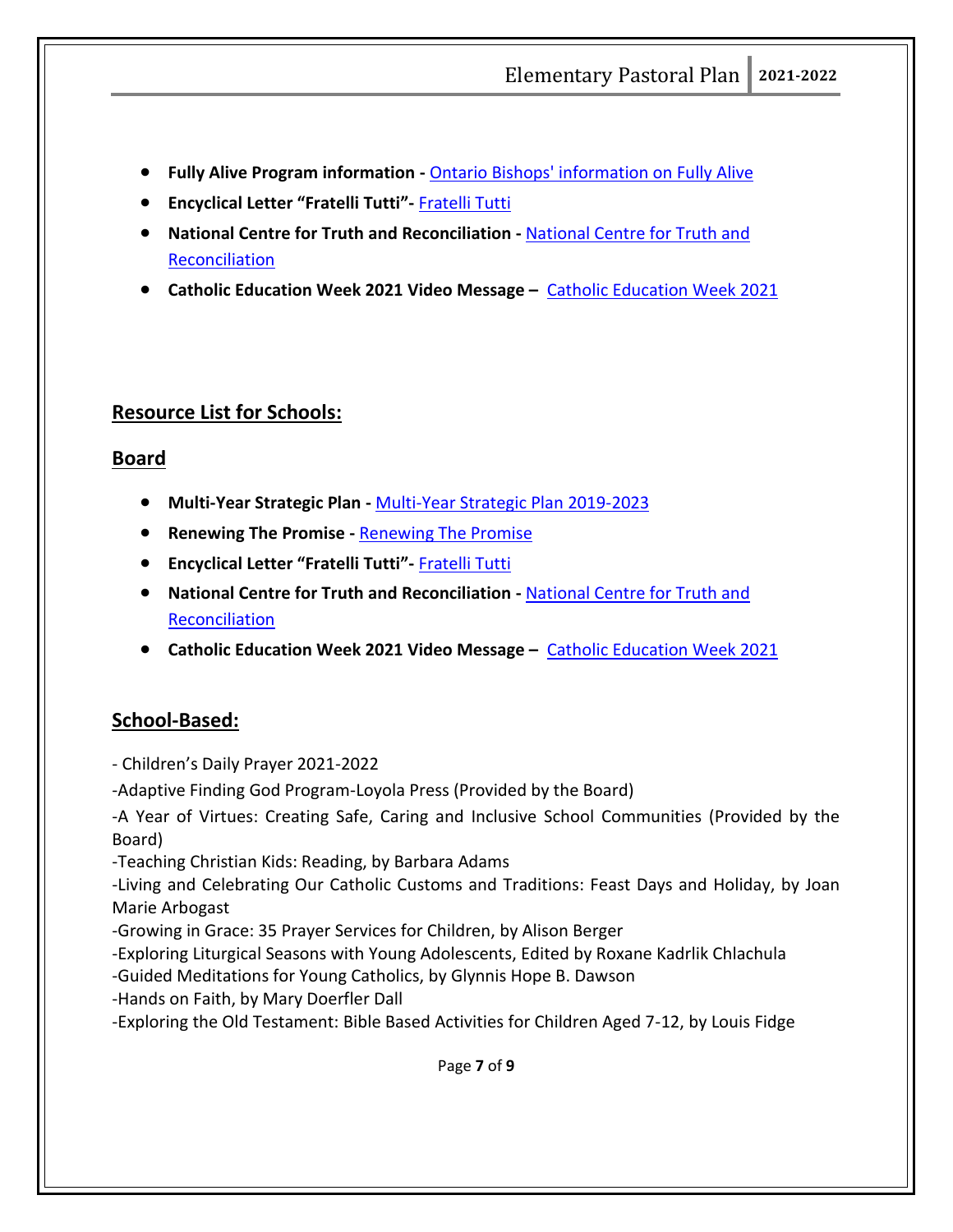Elementary Pastoral Plan **2021-2022**

-Exploring the New Testament: Bible Based Activities for Children Aged 7-12, by Louis Fidge -Words for the Journey for Kids, by Lisa Freemantle and Les Miller

-Words for the Journey for Teens, by Lisa Freemantle, Les Miller and Melinda Rapallo-Ferrara

-A Time to Pray with the Old Testament: Prayer Celebrations for Youth, by David Haas

-A Time to Pray With the New Testament: Prayer Celebrations for Youth, by David Haas

-22 Ready-Made Prayer Services with 100 Extra Prayer Ideas, by Maryann M. Hakowski

-Sunday Missal for Young Catholics, Edited by Natalia Kononenko

-Bible Lessons: Virtues and Values, by Pamela J, Kuhn

-Active Learning for Catholic Kids: Primary Grades, Edited by Jean Larkin and Mary C. Noschang -Active Learning for Catholic Kids: Intermediate Grades, Edited by Jean Larkin and Mary C. Noschang

-Time to Pray: Seasonal Prayer Services for Middle Grades, by Patricia Mathson

-Favorite Catholic Saints, by Carol Ann Morrow

-Guided Meditations for Children, by Jane Reehorst BVM

-30 Ten Minute Prayer Celebrations for Young Children, by Debbie M. Repp

-God's Rules for Me, by Virginia Helen Richards and D. Thomas Halpin, FSP

-100 Activities Based on the Catechism of the Catholic Church, by Ellen Rossini

-26 Creative Celebrations for All Generations, by Sr. M. Valerie Schneider, SND

-Communion of Saints: Saints in Art and Symbol, by Katherine Sotnik

-Exploring Saints and Feast Days with Young Adolescents, by Jenni Vankat

-The Creed Explained, by Silvia Vecchini

-The Ten Commandments Explained, by Silvia Vecchini

-Saints for Young Readers for Every Day: January-June, by Susan Helen Wallace, FSP

-Saints for Young Readers for Every Day: July-December, by Susan Helen Wallace, FSP

-Skits from Scripture: 10 Plays from the Old Testament, by Paige McKean Zyromski

-Skits from Scripture: 10 Plays from the New Testament by Paige McKean Zyromski

**-Resource – "Where to Find it in the Bible"** "Where to Find it in the Bible, The Ultimate A to Z Resource". This book allows users to search the Bible using modern language.